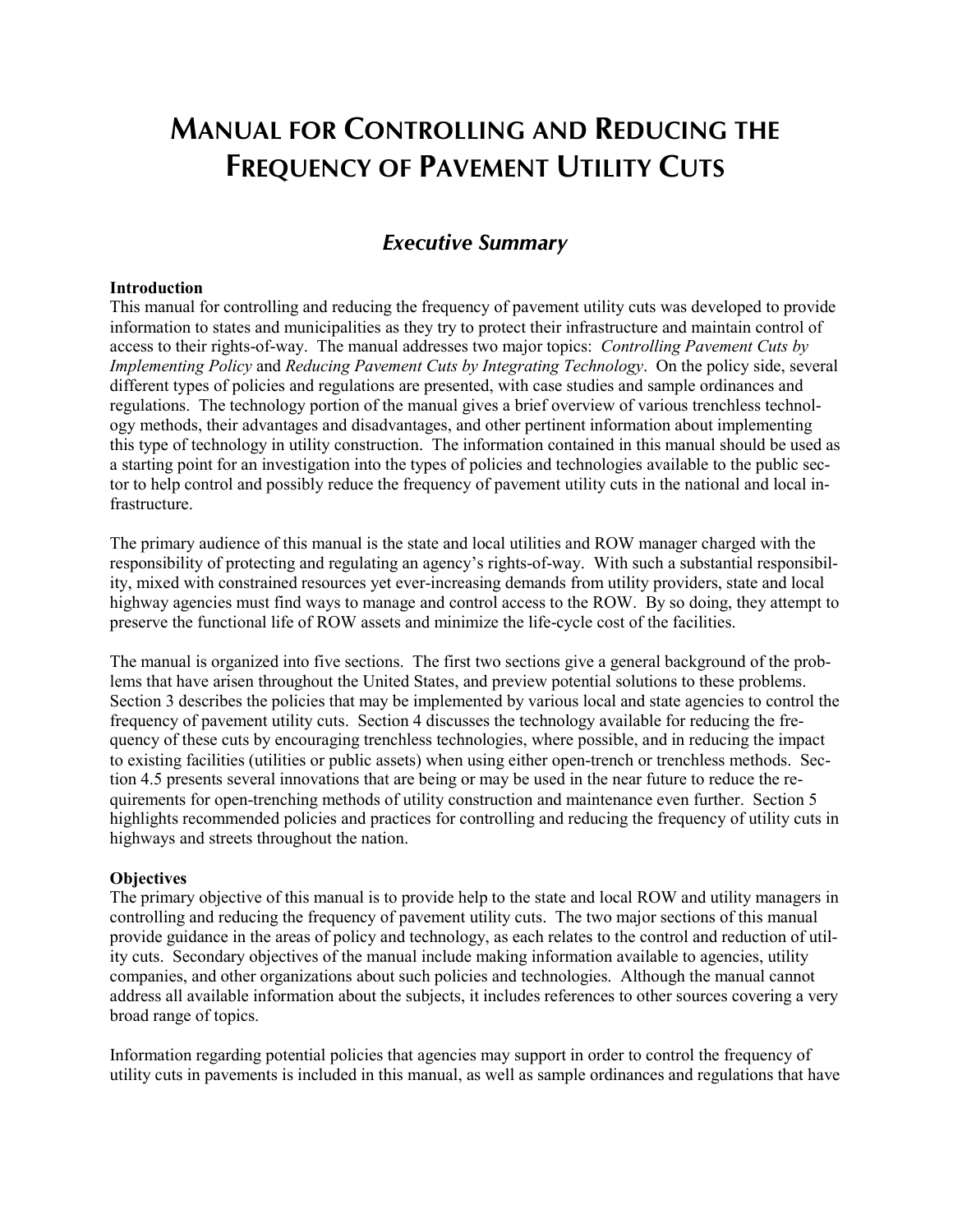been used successfully by other agencies. The manual also includes information regarding potential difficulties and complications that enacting agencies should avoid.

### **Recommendations**

This manual has presented some alternative construction methods to trenching and some policies that can be promoted and implemented by cities, counties, and states throughout the United States. Two major recommendations can be made as a result of the development of this manual. First is that the policies presented herein be evaluated and their implementation attempted. Not all policies presented in this manual will be appropriate for every agency, however. Many of these policies can be modified and tailored to the specific needs of many agencies throughout the nation.

Three types of policies were identified that are designed to encourage alternative behavior with respect to utility cuts. These are incentive-based, fee-based and requirement-based policies. Each type of policy can affect the frequency of pavement utility cuts by placing explicit requirements on those cutting the pavement (requirement-based); by making pavement utility cuts more expensive by imposing appropriate fees in order to recover the true cost of the cuts (fee-based); or by providing an incentive to use new technologies where appropriate (incentive-based). Overall, these policy recommendations can help public agencies reduce the frequency of pavement utility cuts, and thereby reduce the rate at which the local and national infrastructure deteriorates due to such cuts.

The recommended policies include:

• *Incentive-Based.* 

Incentives to Encourage Use of Trenchless Technology. Incentives to Encourage Less Damaging Types of Cuts. Encourage Coordination – Shared Trenching. Encourage Coordination – Shared Resources.

# • *Fee-Based.*

Assess Appropriate Rights-of-Way Fees. Assess Appropriate Pavement Degradation Fees. Assess Appropriate Permit Fees. Assess Lane-Rental Fees. Require Deposits to Protect Against Poor Repairs. Assess Penalties for Non-Compliance or Failed Repairs.

# • *Requirements-Based.*

Require Agency-Owned Utilities to Meet Repair Quality Standards. Require Justification for Not Using Trenchless Technology. Establish Moratorium Periods for New Pavement. Require Repaving Area Larger than Cut to Mitigate Pavement Damage. Enhance Inspection and Enforcement of Specification Requirements .

The second recommendation is that the methods of trenchless technologies be encouraged where possible and practical. Again, not all methods are suited for all situations, and some situations may not be suited for any type of trenchless technology. However, most agencies and geographic locations can successfully encourage the use of some of these methods to improve their control over, and to try to reduce the frequency of, pavement utility cuts in the public ROW. Trenchless technologies have become more popular in recent years as the cost and probability of encountering existing facilities have decreased and the probability of success has increased. Many city and state agencies are using or specifying the technology, and have had great success. Some have had bad experiences, but the industry is constantly trying to improve